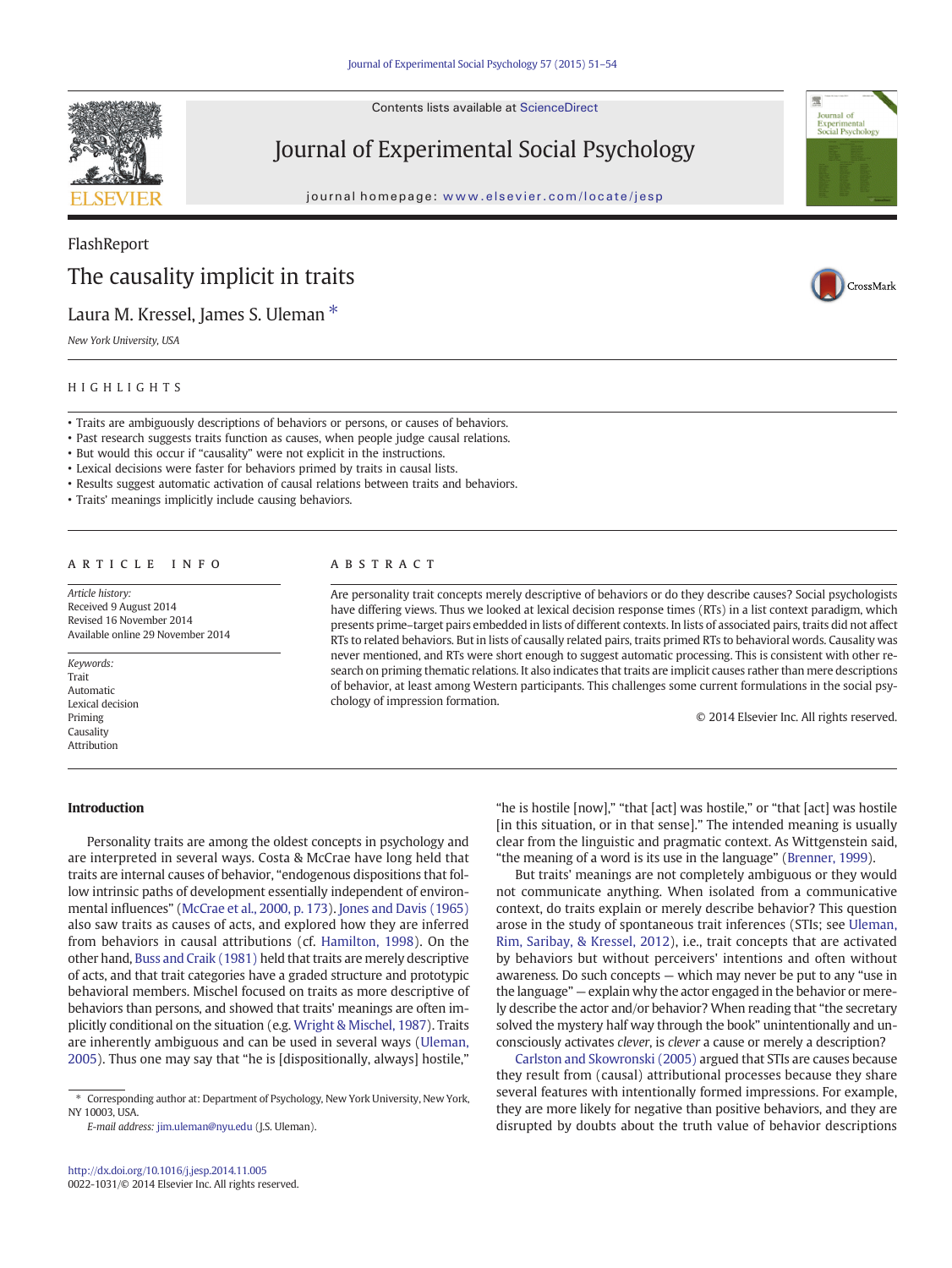[\(Crawford, Skowronski, Stiff, & Scherer, 2007\)](#page-2-0). They differ from spontaneous trait transferences (STTs), which [Carlston and Skowronski \(2005\)](#page-2-0) argue are based on purely associative processes and which show neither effect. (STTs occur when a communicator who describes an actor's behavior becomes associated with that behavior's trait implications. Both STIs and STTs are usually unconscious.) Thus in this view, a concept's meaning depends on the process that produces it. [Hamilton \(1998\)](#page-2-0) used a similar meaning-from-process argument but arrived at the opposite conclusion. In his view, causes only arise from intentional causal attribution processes. Because STIs are unintentional, they cannot be causal attributions. Again, inference processes determine meanings.

Here we argue that personality traits are implicitly causal explanations of people's behaviors. Although conversational usage can change this, and trait terms can be used in several other ways, their meaning includes being the causes of people's behaviors.

There is already some evidence for this. [Fenker, Waldmann, and](#page-2-0) [Holyoak \(2005\)](#page-2-0) used a relation recognition paradigm and found that causal relations between word pairs (e.g., sunshine–freckles) are identified faster when the words are presented in a predictive sequence (cause, then effect) than in a diagnostic sequence (effect, then cause). They theorized that concepts are stored in this sequence in semantic memory because they occur in this order in experience. [Kressel and](#page-3-0) [Uleman \(2010\)](#page-3-0) noted that contrary to the experience of observing causes followed by effects, STIs provide examples of effects (behaviors) followed by causes (inferred traits). Furthermore, traits are never observed, only inferred. Would traits nevertheless function as causes in the Fenker et al. paradigm? [Kressel and Uleman \(2010\)](#page-3-0) used trait– behavior (adjective–verb) pairs (e.g., clumsy–stumble) in the relation recognition paradigm, along with the non-social stimuli of Fenker et al. Surprisingly, they found the same response time asymmetry for both stimulus sets. Participants recognized non-social causal relations ("either because the concept described by the first word causes or is caused by the concept described by the second word") 77 ms faster for presentations in the predictive than in the diagnostic order. And they recognized causal relations between the social pairs 72 ms faster for presentations in the predictive (trait  $\rightarrow$  behavior) than the diagnostic (behavior  $\rightarrow$  trait) direction. "Apparently traits and behaviors are causally related in semantic memory, regardless of how these concepts are activated" [\(Kressel & Uleman, 2010, p. 216](#page-3-0)).

However, this relation recognition paradigm has drawbacks. The theoretical rationale does not apply to traits, which are never observed. Relationship judgments are relatively slow (means in the 1200 to 1300 ms range) compared with lexical decision or pronunciation tasks. And causality is explicit in the task instructions. In order to corroborate [Kressel and Uleman \(2010\)](#page-3-0), we sought another paradigm that makes no mention of causality and might yield shorter RTs.

In many spreading activation models of semantic memory, the links or relations themselves between concepts have distinct conceptual meanings [\(Collins & Loftus, 1975; Moss, Ostrin, Tyler, & Marslen-Wilson,](#page-2-0) [1995; Quillian, 1967\)](#page-2-0). Functional relations (e.g., instrument/action pairs such as *broom/sweep*) are especially central to meaning. [Lucas \(2000\)](#page-3-0) compared the size of semantic priming effects as a function of the semantic relation between prime–target pairs, in a recent meta-analysis. Functional relations produced the largest priming effect size (0.55) whereas other semantic relations — synonyms, antonyms, category coordinates, and script relations — produced effect sizes from 0.20 to 0.27. Only studies that equated simple associative strength across all types of semantic primes were included, to ensure that discrepancies in effect sizes were not due to differential cue–target word association frequencies. Importantly, causal relations are one kind of functional relation.

The importance and distinctiveness of functional relations are also seen in patients with Wernicke's aphasia. Also known as semantic dementia, this condition impairs language comprehension but other aspects of language, such as syntax and phonology, remain intact. These patients cannot generate category exemplars, name pictures, or match pictures to spoken words, and seem unable to understand familiar words. Despite these deficits, they show implicit knowledge of functional semantic relations — and functional relations only — as seen in large semantic priming effects for functionally related prime–target pairs in lexical decision tasks. This indicates that "the functional properties of concepts remain accessible well after other aspects of meaning are no longer available" ([Tyler & Moss, 1997, p. 533](#page-3-0)).

[McKoon and Ratcliff \(1995\)](#page-3-0) showed that one can prime the semantic relationship itself between pairs of concepts, through the relational context in which the pairs are embedded. For example, presenting prime–target pairs that are opposites (e.g., tall–short) in a lexical decision (or a pronunciation) task in which the other pairs in the list are also opposites produces faster response times (RTs) than when the other pairs are merely associates (e.g., table–chair) or synonyms. In this task, the nature of the relationship is never made explicit. Therefore this list context effect may provide another test of the purported causal relation between traits and behaviors without any explicit mention of causes or causality, and with relatively short RTs. Our prediction was that lexical decision RTs for trait–behavior pairs would be shorter in the context of a list of causally related concepts than in the context of associatively related pairs, because the causal list context would prime the implicit causal relation between traits and behaviors.

## Method

Forty-five NYU undergraduates received course credit for their participation. This sample size was estimated from prior studies with this paradigm.

Stimuli consisted of prime–target word pairs: 108 cause–effect pairs, 108 associated pairs, 32 trait–action pairs, 32 unprimed actions (preceded by unrelated words), and 112 word–nonword pairs. All pairs except the last were from the USF free association norms [\(Nelson, McEvoy, & Schreiber, 1998\)](#page-3-0), and were chosen for their low association values. For the causal list, the forward strength of association (proportion of respondents giving a particular response, or FSG in [Nelson et al., 1998\)](#page-3-0) averaged 0.036 and had a median of 0.01 (i.e., 3.6% and 1% of participants gave that response). The associated list, selected to match as closely as possible, had a mean of 0.040 and a median of 0.01. The trait–action list had a mean of 0.067 and a median of 0.033. Cause–effect pairs (acid–corrosion to wind–erosion), associated pairs (acrobat–athletes to vessel–vein), and trait–action pairs (afraid–run to violent–hit) were selected by the first author. Causal pairs from [Fenker et al. \(2005\)](#page-2-0) were included whenever normed. All sets are available from the authors.

These stimuli made up two causal and two associated lists, each with 98 trials. They contained 54 cause–effect (or associated) pairs, 4 trait– action pairs, 4 unprimed action pairs, and word–nonword pairs. Trait– action and unprimed action pairs always appeared in the same position in the lists, whereas other pairs were pseudo-randomly dispersed throughout the lists. Across participants, trait–action pairs appeared equally often in causal and associated list contexts, and never twice for any participant.

Participants made speeded lexical decisions for targets in the two associated lists and then the two causal lists. On each trial, a fixation cross (250 ms) was followed by the prime word (250 ms) and then the target word, on screen until participants responded "word" (press the c-key) or "nonword" (the n-key). They were asked to read (and memorize for a subsequent memory test) the first word in each pair, and then judge as quickly as possible whether or not the following letter string was a word. Relationships between primes and targets were never characterized.

## Results

Correct RTs to actions primed by traits in the causal list context  $(M = 520, SD = 96)$  were 48.9 ms faster than in the associated list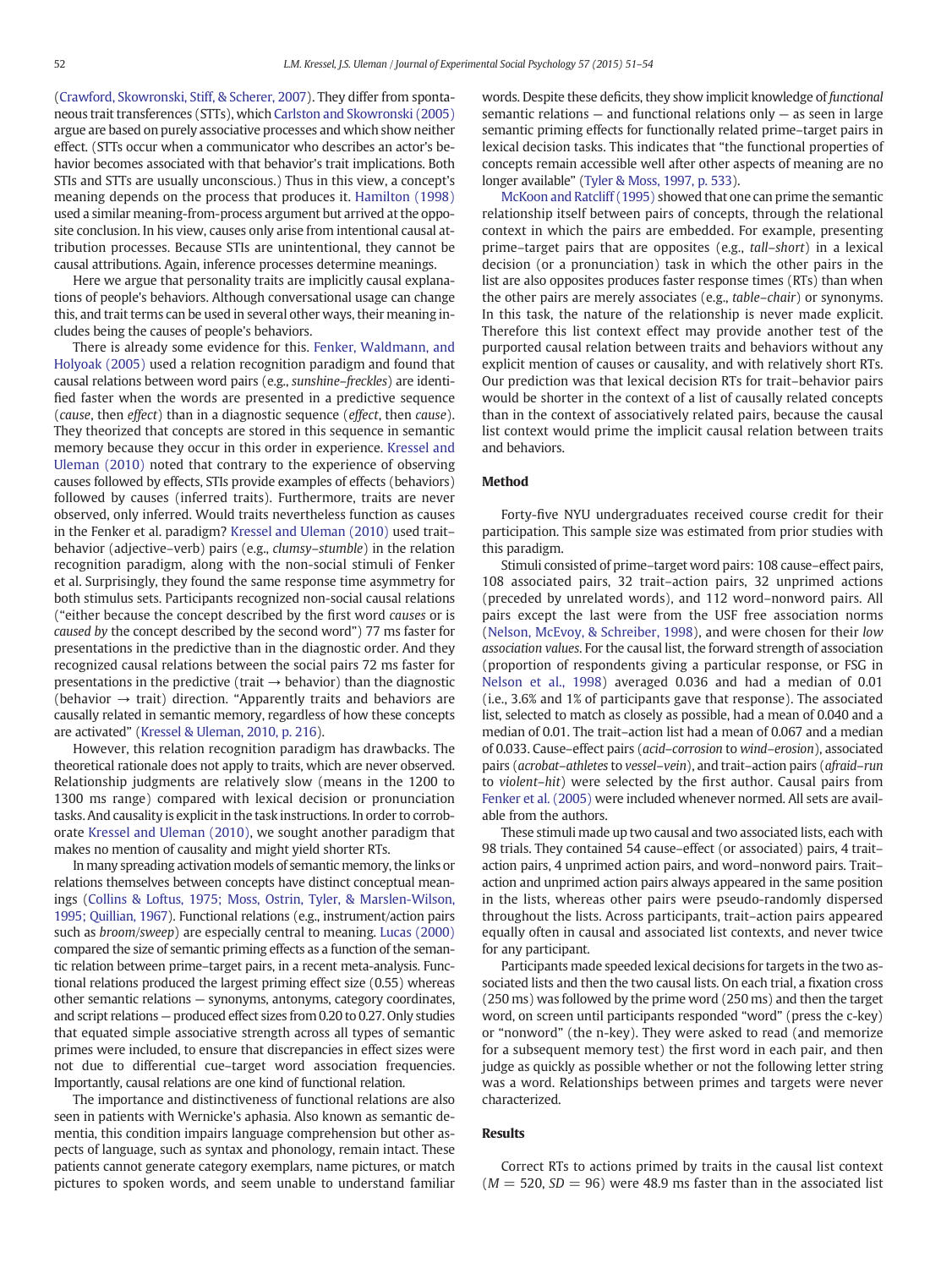<span id="page-2-0"></span>context ( $M = 569$ ,  $SD = 122$ ),  $t(44) = 3.27$ ,  $p < .01$ ,  $d = 0.44$ , confirming our hypothesis. Incorrect responses (2%) were excluded from the analyses, as were the 1.6% outlier trials (two SDs from each participant's mean RT for each trial type).

Actions were primed by either traits or unrelated words. A 2 (list context: causal vs. associated)  $\times$  2 (primed by trait: yes vs. no) within-Ss ANOVA yielded a significant interaction,  $F(1,44) = 6.0$ ,  $p <$  .05, showing that priming effects only occurred for trait–action pairs in the causal list context. In the causal list context, RTs were 78.04 ms faster to actions primed by traits ( $M = 520$ ,  $SD = 96$ ) than to unprimed actions ( $M = 598$ ,  $SD = 166$ ),  $t(44) = 4.36$ ,  $p < .01$ ,  $d = 0.57$ . In the associated list context, there was no difference in RTs between actions primed by traits ( $M = 569$  ms,  $SD = 122$ ) and actions primed by unrelated words ( $M = 583$ ,  $SD = 140$ ),  $t(44) = .82$ ,  $p = .41$ . See Fig. 1.

## Discussion

In the causal but not the associated list context, traits primed lexical decisions about action words. These results are consistent with [McKoon](#page-3-0) [and Ratcliff's \(1995\)](#page-3-0) findings "that relational context affected lexical decision and naming responses — tasks that have been argued to reflect automatic processing" (p. 532). Our RTs are comparable, equally automatic, and extend their results to the causal relations between traits and actions. Importantly, this conceptually replicates [Kressel and](#page-3-0) [Uleman's \(2010\)](#page-3-0) findings but with a paradigm that makes no mention of causality. It supports our hypothesis that one aspect of traits' meaning is that they are causally related to behaviors, and do not merely describe them.

It may seem odd that traits do not prime behaviors in the associated list context. But remember, all pairs including the trait–behavior pairs were chosen for their very low association values. Although word associations are only one aspect of meaning (see below), and reflect many different things, they are what drives priming in the associated list context.

The thematic conception of meaning that emerges here goes beyond both associative and attributional accounts. Estes, Golonka, and Jones (2011) summarized behavioral and neuroscience evidence on word associations, noting that "thematic relations are distinct from mere associations, scripts, ad hoc categories, and taxonomic categories…. Thematic thinking typically occurs uncontrollably and quickly, and is guided primarily by the frequency and recency of experience with specific thematic relations" (p. 287). There are many kinds of thematic relations besides causal. Concepts may be thematically related in terms of space, time, function, possession, production, habitation, etc.; the list is innumerable. What makes relations "thematic" is their "externality" (they "occur between two or more things") and their "complementarity" (the things "fulfill different roles in the given theme," Estes et al., p. 252). Mere associations, on the other hand, are simply what comes to mind most readily in free associations. Mere associations have



behavioral and neurological correlates that distinguish them from concepts related taxonomically or thematically (e.g., Estes et al., 2011; Moss et al., 1995).

Among the more top-down analyses prominent in social psychology, several propose that the effects of primes and the directions of inference depend on context, not just on mere associations. [Wheeler, Demarree,](#page-3-0) [and Petty's \(2007\)](#page-3-0) Active-Self account outlines "how involvement of the active self-concept can increase, decrease, or reverse the effects of primes" (p. 234). [Loersch and Payne's \(2011\)](#page-3-0) situated inference model holds that "when it is mistakenly viewed as originating from one's own internal thought processes… the prime-related mental content becomes a possible source of information for solving whatever problems are afforded by the current situation…[so that] the inferred meaning of this prime-related content can vary greatly" (p. 234). And Fujita and Trope (2014) propose that distinct procedural mindsets affect priming effects. Under "structured regulation, people process information in light of their valued goals, responding to salient situational cues only to the extent that those cues are goal-relevant…. in unstructured regulation, people … [evince] a greater openness to responding to salient cues in a cue consistent manner" (p. 68).

Associative accounts of semantic memory omit the thematic aspects of concepts' meaning. Classic attributional accounts omit the ways that unconscious inferences depend on meanings and contexts in multiple ways. Our results confirm that part of traits' meaning is that they are causally related to behaviors. They are rich and complex packets of meaning. Specifying how their meanings are unpacked and manifest in particular contexts will require both bottom-up and top-down theory. Their causal meaning need not depend on activating traits through causal attributional processes, whether conscious (Hamilton, 1998) or unconscious (Carlston & Skowronski, 2005), although such processes surely activate the causal relations that are already there [\(Uleman,](#page-3-0) [2015](#page-3-0)).

Although our results are limited to "causal contexts," most textual and social contexts may be causal (e.g., Banerjee & Bloom, 2014; Fletcher, Hummel, & Marsolek, 1990). This is an empirical issue for future research.

### References

- Banerjee, K., & Bloom, P. (2014). Why did this happen to me? Religious believers' and non-believers' teleological reasoning about life events. Cognition, 133, 277–303. http://dx.doi.org[/10.1016/j. cognition .2014.06.017.](http://dx.doi.org/10.1016/j. cognition .2014.06.017)
- Brenner, W.H. (1999). [Wittgenstein's philosophical investigations.](http://refhub.elsevier.com/S0022-1031(14)00189-9/rf0005) Albany, NY: State [University of New York Press.](http://refhub.elsevier.com/S0022-1031(14)00189-9/rf0005)
- Buss, D.M., & Craik, K.H. (1981). [The act frequency analysis of interpersonal dispositions:](http://refhub.elsevier.com/S0022-1031(14)00189-9/rf0010) [Aloofness, gregariousness, dominance and submissiveness.](http://refhub.elsevier.com/S0022-1031(14)00189-9/rf0010) Journal of Personality, 49, 175–[211.](http://refhub.elsevier.com/S0022-1031(14)00189-9/rf0010)
- Carlston, D.E., & Skowronski, J.J. (2005). Linking versus thinking: Evidence for different associative and attributional bases of spontaneous trait transference and spontaneous trait inference. Journal of Personality and Social Psychology, 89, 884–898. http://dx. doi.org[/10.1037/0022-3514.89.6.884.](http://dx.doi.org/10.1037/0022-3514.89.6.884)
- Collins, A. M., & Loftus, E.F. (1975). A spreading-activation theory of semantic processing. Psychological Review, 82, 407–428. http://dx.doi.org/[10.1037//0033-](http://dx.doi.org/10.1037//0033-295X.82.6.407) [295X.82.6.407](http://dx.doi.org/10.1037//0033-295X.82.6.407).
- Crawford, M.T., Skowronski, J.J., Stiff, C., & Scherer, C.R. (2007). Interfering with inferential but not associative processes underlying spontaneous trait inference. Personality and Social Psychology Bulletin, 33, 677–690. http://dx.doi.org[/10.1177/0146167206298567.](http://dx.doi.org/10.1177/0146167206298567)
- Estes, Z., Golonka, S., & Jones, L.L. (2011). Thematic thinking: The apprehension and consequences of thematic relations. In B. Ross (Ed.), The psychology of learning and motivation. Vol. 54. (pp. 249–294). Burlington: Academic Press. http://dx.doi.org/[10.](http://dx.doi.org/10.1016/B978-0-12-385527-5.00008-5) [1016/B978-0-12-385527-5.00008-5.](http://dx.doi.org/10.1016/B978-0-12-385527-5.00008-5)
- Fenker, D.B., Waldmann, M.R., & Holyoak, K.J. (2005). Accessing causal relations in semantic memory. Memory and Cognition, 33, 1036–1046. http://dx.doi.org[/10.3758/](http://dx.doi.org/10.3758/BF03193211) [BF03193211.](http://dx.doi.org/10.3758/BF03193211)
- Fletcher, C.R., Hummel, J.E., & Marsolek, C.J. (1990). Causality and the allocation of attention during comprehension. Journal of Psychology, 16, 233–240. http://dx.doi.org[/10.](http://dx.doi.org/10.1037/0278-7393.16.2.233) [1037/0278-7393.16.2.233](http://dx.doi.org/10.1037/0278-7393.16.2.233).
- Fujita, K., & Trope, Y. (2014). Structured versus unstructured regulation: On procedural mindsets and the mechanisms of priming effects. Supplement on understanding priming effects in social psychology. Social Cognition, 32(Suppl.68), 68–87. http:// dx.doi.org/[10.1521/soco.2014.32](http://dx.doi.org/10.1521/soco.2014.32).
- Hamilton, D.L. (1998). Dispositional and attributional inferences in person perception. In Fig. 1. Magnitude of trait-action priming effects in causal and associated list contexts. J.M. Darley, & J. Cooper (Eds.), Attribution and social interaction: The legacy of Edward E.